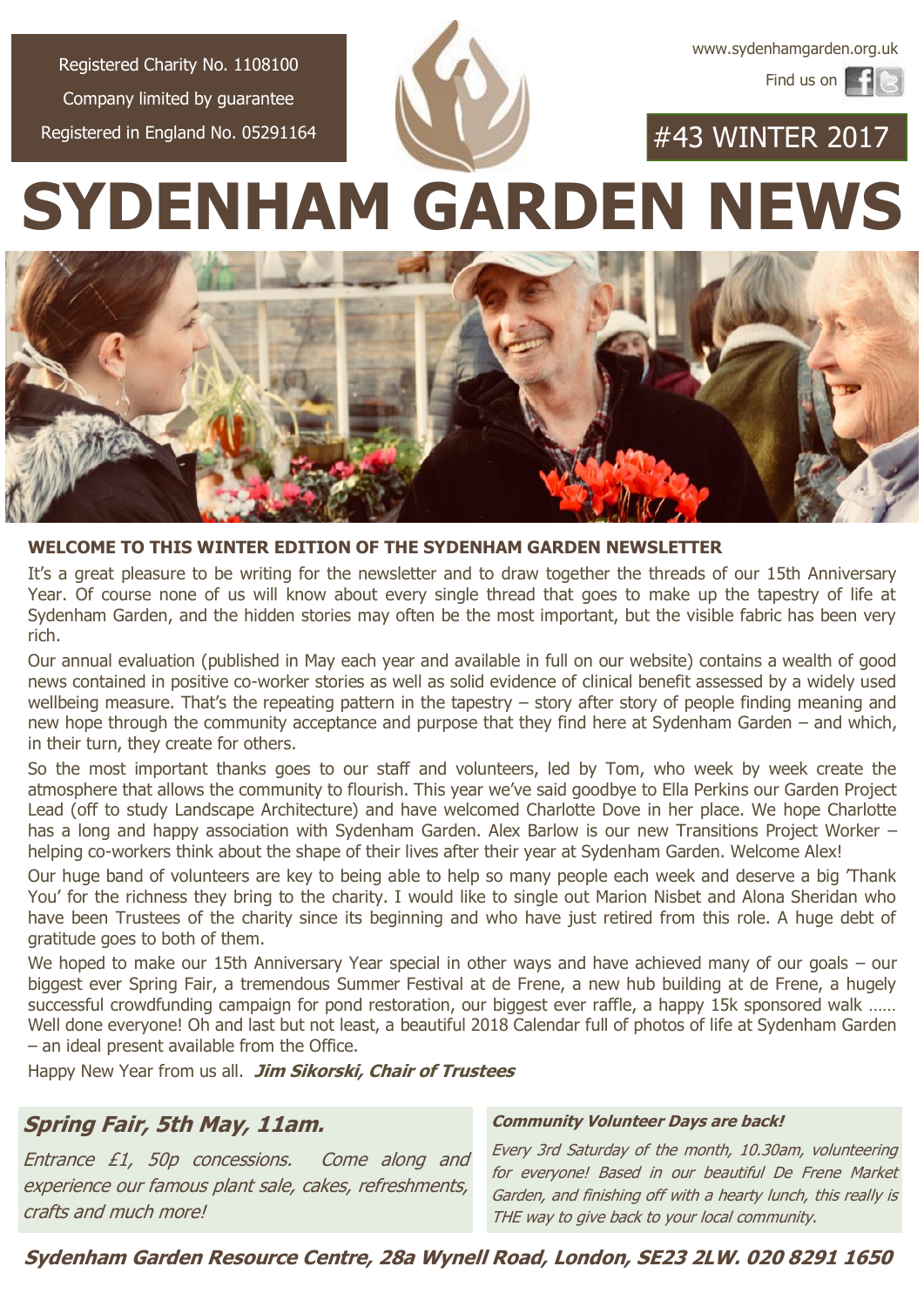# **STORIES FROM SG**

## **Green Spaces Walk, a rambling success!**



An intrepid bunch of ramblers from Sydenham Garden set out on 24th September! Not only did they manage to complete the route, they raised in excess of £4000 doing it! This ranks as quite possibly the most successful single fundraising event Sydenham Garden has ever put on.

The walk was beautifully crafted, taking the group through nature reserves such as Devonshire Road, Sydenham Hill Woods, and Dulwich and Wells Park. At any major crossing, the Police Cadets were on hand to ensure safe passage!

Upon completion, one participant said: "What a lovely experience: the weather was good, the scenery both interesting and beautiful and the company was delightful!"

The walk formed part of our 15-year celebrations.

We raised an amazing £4465 which is being used to refurbish our Resource Centre and gardens at Wynell Road. We must give a big shout out to the 27 walkers and dog and their generous friends for the sponsorship and continued support.

You can find out more about other Sydenham Garden events on website at [www.sydenhamgarden.org.uk/news-events/](https://www.sydenhamgarden.org.uk/news-events/)

## **Pond News**

After the hugely successful Pond Appeal we raised an impressive **£10,701!** Thank you to all our

supporters. The initial plans to renovate the pond have been drawn up. Work is planned to start before the Spring. Watch this space for updates.

### **Christmas Fair**

We had our annual Christmas Fair on 25 November. Over 300 people came through the door, eating perfectly flipped pancakes, delicious hot dogs and gorgeous home-made cakes. The greenhouse was filled with Christmas themed gifts, decorations and goodies to buy, potted, planted and made by the co-workers. Sow and Grow had their own 'shop' with exquisite succulents potted in simple, eye catching containers. All sold out far too quickly! The weather, though cold, was bright and sunny, an ideal afternoon to get us 'in the Christmas mood'. We took over £3000, so once again, a big thank you for those of you who came and supported us. And for those of you who were unable to, same place next year!



## **Our Willow Workshop is back!**

17 March, 12.30. This workshop is open to anyone though spaces are limited so book as soon as you can. £5 entrance, plus you pay for what you make.

Book a space here: [https://www.universe.com/](https://www.universe.com/events/willow-weaving-day-tickets-2CBWL3) [events/willow-weaving-day-tickets-2CBWL3](https://www.universe.com/events/willow-weaving-day-tickets-2CBWL3)

Or by calling the office.

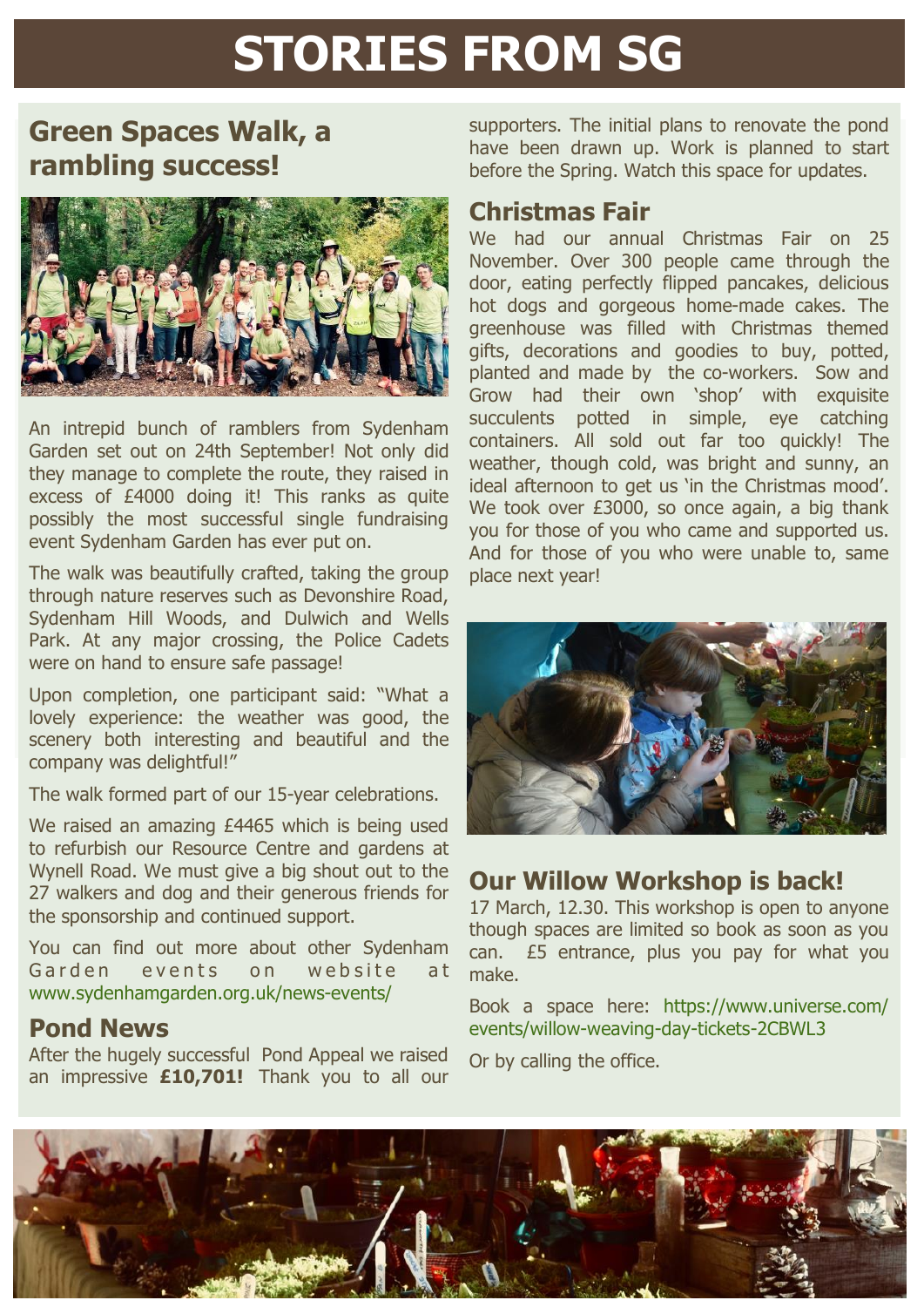## **CO-WORKER FOCUS**

#### **Growing Lives success.**

"It sounds dramatic, but it did save my life". Anyone spending time at one of our projects can testify to the positive impact they have on wellbeing, health, social inclusion and confidence. In a recent independent evaluation these observations were confirmed. The summary of the evaluation concluded with: "Overall, it is clear that Growing Lives has had a significant positive impact on the vulnerable people it works with, some of whom have enduring and deeply entrenched mental health issues"

**Alex, Garden co-worker:** I had been very ill, and became depressed after leaving hospital; I needed something to do that would give me structure in my week and would help build up my confidence and selfesteem.

My doctor thought Sydenham Garden would be a good place for me. When I visited I saw immediately it was a tranquil place, somewhere I could relax. I love trees and wildlife, it was the perfect environment for me.

Since starting I have really enjoyed the peacefulness and beauty, working alongside others and getting to know co-workers and volunteers.

I've gained a lot, not least getting to know other people and having regular physical activity to keep me motivated. I have learnt about conservation and various gardening techniques, and had the opportunity to discuss ideas about my future employment.

My self-esteem, confidence and motivation have increased. I've become more sociable and feel capable of achieving tasks. My mood has improved considerably, and my activity levels have increased. I feel ready to face the world!

I started a gardening business and it's really taking off after just a couple of weeks. I'm really pleased and enjoying the work. I also hope to return to some of my former freelance work in consultancy and training.

This has been a great success for me. It's helped me get back to my former self, giving me the courage to launch a new enterprise in gardening.

#### **John, Growing Lives Co-worker:**

John approached Sydenham Garden after he had lost his job and after a period of mental ill -health. He thought Growing Lives would be helpful and take his mind off things.

John told Sydenham Garden that he enjoyed having a routine and mixing with other likeminded people who have experienced similar situations. He stated he usually felt a lot more 'chilled' when he left and particularly enjoyed (and learnt a lot from) the OCN conservation course. He felt it really shows that he had achieved something that he could take to an employer, despite being unwell.

John stated: "It looks good on your CV and shows that you have taken initiative." Since leaving the programme John has gained full-time employment.

#### **Supporting us: Friends**

We are dependent on our donors enabling us to keep on helping people. If you would like to donate financially to the Garden then you can become a Friend. Friends donate money each year, and get an invitation to a lunch once a year, printed newsletters through the post and are invited to our AGM. For more information go to: [www.sydenhamgarden.org.uk](http://www.sydenhamgarden.org.uk/supporting-us) [/supporting-us](http://www.sydenhamgarden.org.uk/supporting-us)

## **Volunteer**

Could you spare 3 hours a week to volunteer? We are looking for support volunteers to work alongside co-workers during their sessions. These volunteers need to be able to help others take part in the activities, through encouragement, listening skills and demonstration. To apply for a role or to find out more, please go to: [www.sydenhamgarden.org.uk](http://www.sydenhamgarden.org.uk/supporting-us) [/supporting-us](http://www.sydenhamgarden.org.uk/supporting-us)

#### **Hire our Venues**

Would our Victorian Garden and Nature Reserve provide the perfect scene for your tea party? We hire our venues to help generate income. To find out more, please go to: [www.sydenhamgarden.org.uk](http://www.sydenhamgarden.org.uk/supporting-us) [/supporting-us](http://www.sydenhamgarden.org.uk/supporting-us)

#### **Subscribe to our email** To keep in touch and find out the latest information,

subscribe to our email at: [www.sydenhamgarden.org.uk](http://www.sydenhamgarden.org.uk/projects/) [/projects](http://www.sydenhamgarden.org.uk/projects/)